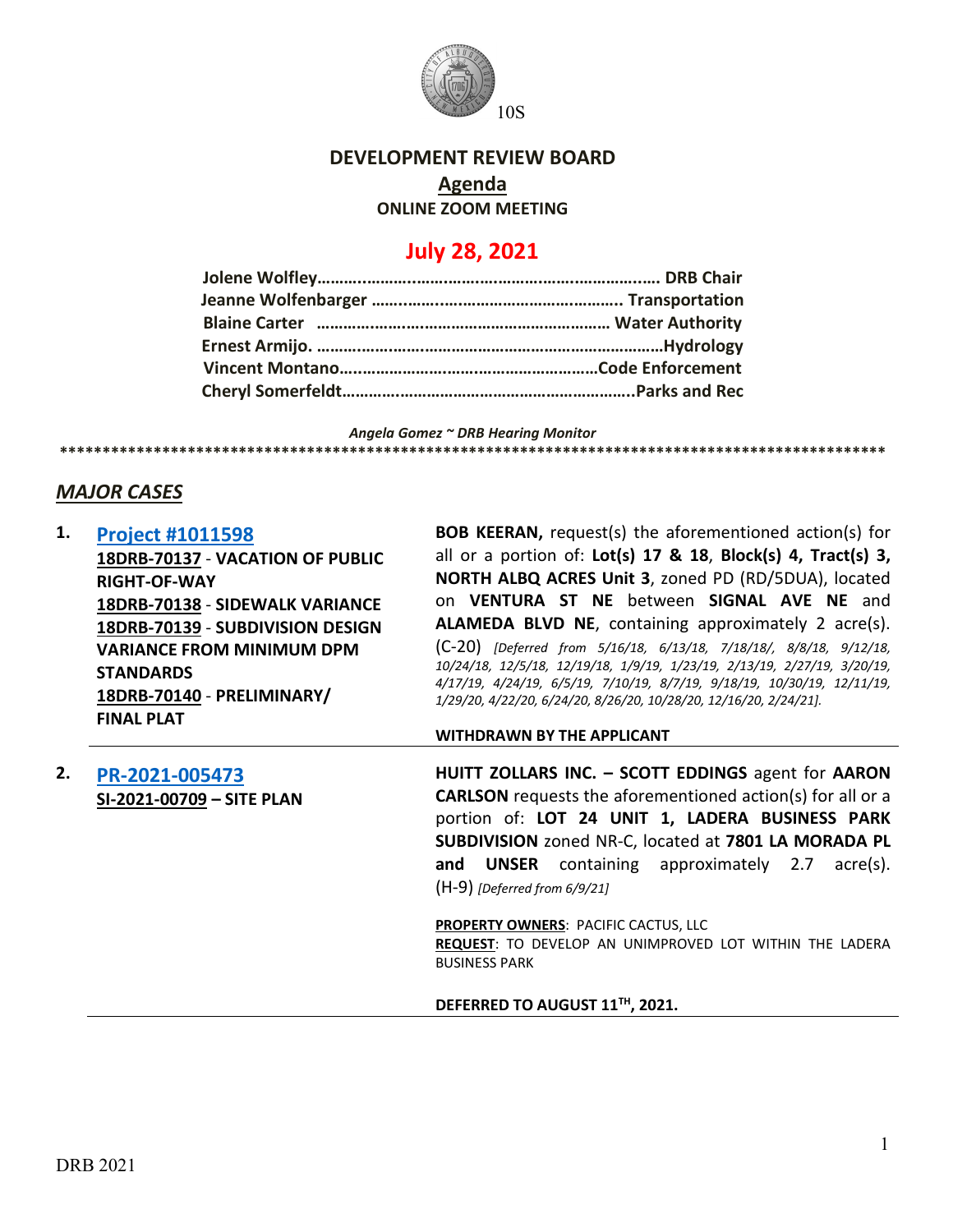| 3. | PR-2020-004138<br><b>SI-2021-00574- SITE PLAN DRB</b>                                                                                      | JEEBS AND ZUZU LLC agent for MESA APARTMENTS LLC<br>requests the aforementioned action(s) for all or a portion<br>of: TRACT A-4, MESA DEL SOL INNOVATION PARK zoned<br>PC, located on UNIVERSITY BLVD and BOBBY FOSTER RD SE<br>containing approximately $14.45$ acre(s). $(R-15 \& R-16)$<br>[Deferred from 5/19/21, 5/26/21, 6/23/21, 7/14/21]                                  |
|----|--------------------------------------------------------------------------------------------------------------------------------------------|-----------------------------------------------------------------------------------------------------------------------------------------------------------------------------------------------------------------------------------------------------------------------------------------------------------------------------------------------------------------------------------|
|    |                                                                                                                                            | PROPERTY OWNERS: MESA APARTMENTS LLC/MDS INVESTMENTS LLC<br>REQUEST: SITE PLAN DRB FOR 318 UNIT MULTI-FAMILY COMPLEX                                                                                                                                                                                                                                                              |
|    |                                                                                                                                            | DEFERRED TO AUGUST 18TH, 2021.                                                                                                                                                                                                                                                                                                                                                    |
| 4. | PR-2021-005508<br>SI-2021-00809 - SITE PLAN                                                                                                | GARCIA/KRAEMER & ASSOCIATES agent for JP MORGAN<br>CHASE C/O SUNIL DUBEY requests the aforementioned<br>action(s) for all or a portion of: TRACT A-1-A-1, THE PLAZA<br>AT PASEO DEL NORTE zoned MX-M, located at 9261 COORS<br>BLVD between PASEO DEL NORTE NW and IRVING BLVD<br>NW containing approximately 25.97 acre(s). (C-13) [Deferred]<br>from 6/23/21, 6/30/21, 7/14/21] |
|    |                                                                                                                                            | PROPERTY OWNERS: CPP PASEO I LLC & CPP PASEO II LLC<br>REQUEST: CONSTRUCTION OF A 3291 SQUARE FOOT BANK BUILDING<br>WITH DRIVE THRU ON A 1.257 ACRE PAD SITE WITHIN AN EXISTING<br>25.97 ACRE SHOPPING CENTER SITE                                                                                                                                                                |
|    |                                                                                                                                            | IN THE MATTER OF THE AFOREMENTIONED APPLICATION,<br>BEING IN COMPLIANCE WITH ALL APPLICABLE REQUIREMENTS<br>OF THE DPM AND THE IDO, THE DRB HAS APPROVED THE SITE<br>PLAN. FINAL SIGN-OFF IS DELEGATED TO CODE ENFORCEMENT<br>FOR A PHASED LANDSCAPED PLAN AND TO PLANNING FOR THE<br>PROJECT AND APPLICATION NUMBERS TO BE ADDED TO THE<br>PLAT AND FOR SOLID WASTE SIGNATURE.   |
| 5. | PR-2020-004457<br>SD-2021-00025 - PRELIMINARY PLAT<br>VA-2021-00033 - VARIANCE<br>VA-2021-00034 - TEMPORARY DEFERRAL<br><b>OF SIDEWALK</b> | RIO GRANDE ENGINEERING agent for BARBARA MUELLER<br>request(s) the aforementioned action(s) for all or a portion<br>of TRACT 22 VOLCANO CLIFFS SUBD UNIT 6<br>LOT 22,<br>VOLCANO CLIFFS UNIT 6 zoned RA-1, located on QUIVIRA<br>DR between VISTA VIEJA AVE and RETABLO RD containing<br>approximately 6.0 acre(s). (D-9)[Deferred from 3/3/21, 5/26/21,<br>7/21/21               |
|    |                                                                                                                                            | PROPERTY OWNERS: MUELLER BARBARA A<br>REQUEST: PRELIMINARY PLAT, VARIANCE, TEMP SIDEWALK DEFERRAL                                                                                                                                                                                                                                                                                 |
|    |                                                                                                                                            | DEFERRED AUGUST 25™ 2021.                                                                                                                                                                                                                                                                                                                                                         |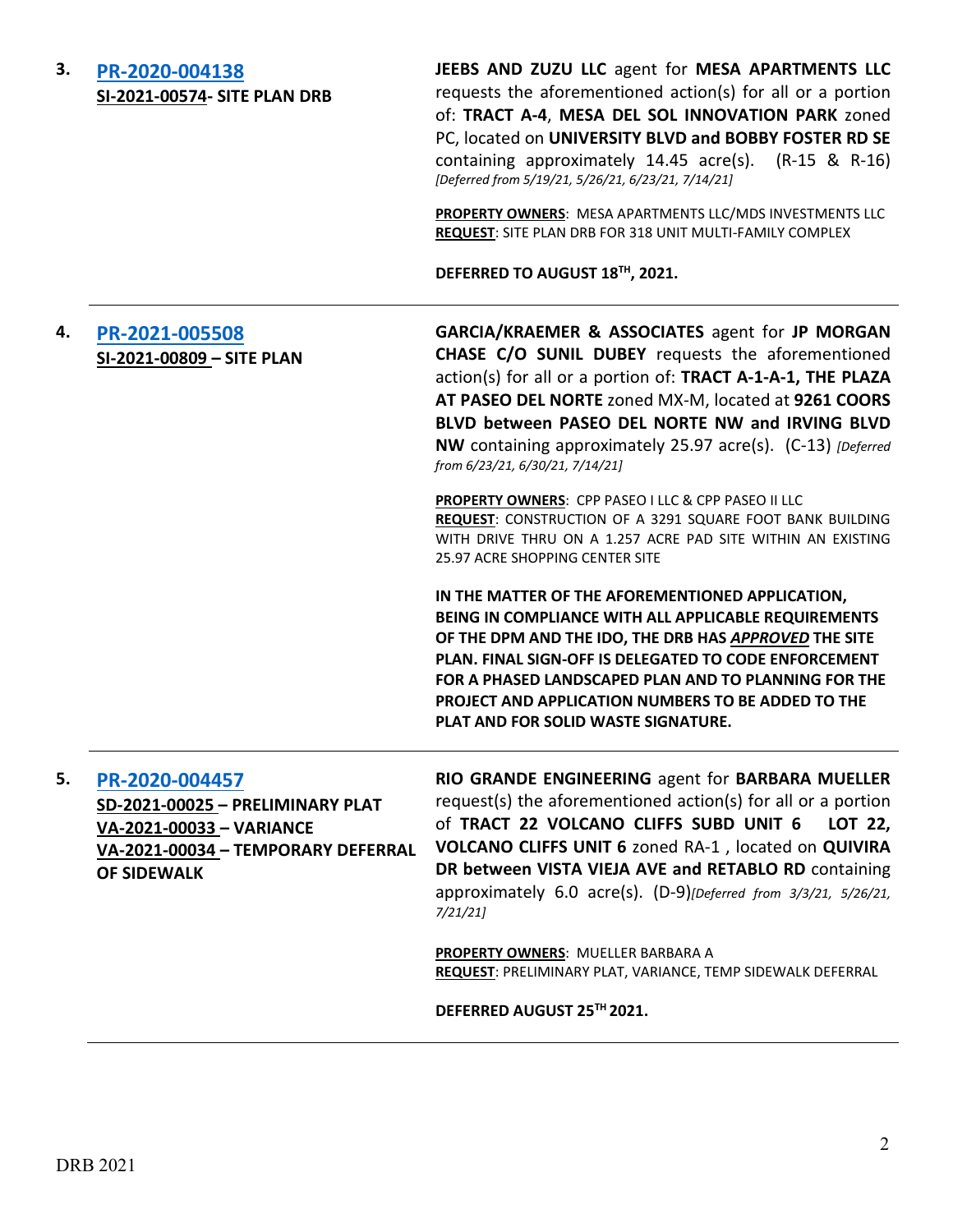## **6. [PR-2020-004595](http://data.cabq.gov/government/planning/DRB/PR-2020-004595/DRB%20Submittals/PR-2020-004595_June_30_2021%20(Prel.%20Plat,%20Sidewalk%20Waiver)/Application/) SD-2021-00111 – PRELIMINARY PLAT VA-2021-00216 – SIDEWALK WAIVER**

**JAG PLANNING & ZONING** agent for **505 SOLUTIONS LLC** requests the aforementioned action(s) for all or a portion of: **PARCELS A & B AND PARCELS 1 & 3, LANDS OF ALBUQUERQUE RANCH ESTATES & LANDS OF ALBUQUERQUE ACADEMY** zoned **PD**, **located on WALKERWAY ST. NE between SPAIN RD NE and ACADEMY RD NE** containing approximately 4.650 acre(s). (E-22) *[Deferred from 6/30/21]*

**PROPERTY OWNERS**: 505 SOLUTIONS LLC

**REQUEST**: CREATE 11 LOTS FROM 4 PARCELS (6 LOTS), CREATE TWO TRACTS FOR EASEMENTS, VACATE EASEMENTS AND GRANT EASEMENTS

**DEFERRED TO AUGUST 11TH, 2021.**

## *MINOR CASES*

**7. [PR-2020-004595](http://data.cabq.gov/government/planning/DRB/PR-2020-004595/DRB%20Submittals/PR-2020-004595_June_30_2021%20(Prel.%20Plat,%20Sidewalk%20Waiver)/Application/ABQ%20Ranch%20Estates-Vacation%20Applications.pdf) SD-2021-00122 – VACATION OF PUBLIC EASEMENT 7 foot SD-2021-00123 – VACATION OF PRIVATE EASEMENT 15 foot SD-2021-00124 – VACATION OF PRIVATE EASEMENT 20-foot waterline**

**JAG PLANNING & ZONING** agent for **505 SOLUTIONS, LLC** requests the aforementioned action(s) for all or a portion of: **PARCELS A & B AND PARCELS 1 & 3** zoned **R-1D**, **located on WALKERWAY ST between SPAIN RD NE and ACADEMY**  containing approximately 4.650 acre(s). (E-22) *[Deferred from 6/30/21]*

**PROPERTY OWNERS**: 505 SOLUTIONS, LLC **REQUEST**: VACATION OF A PUBLIC UTILITY EASEMENT AND VACATION OF 7 FOOT AND 15 FOOT PRIVATE ACCESS EASEMENTS.

**DEFERRED TO AUGUST 11TH, 2021.**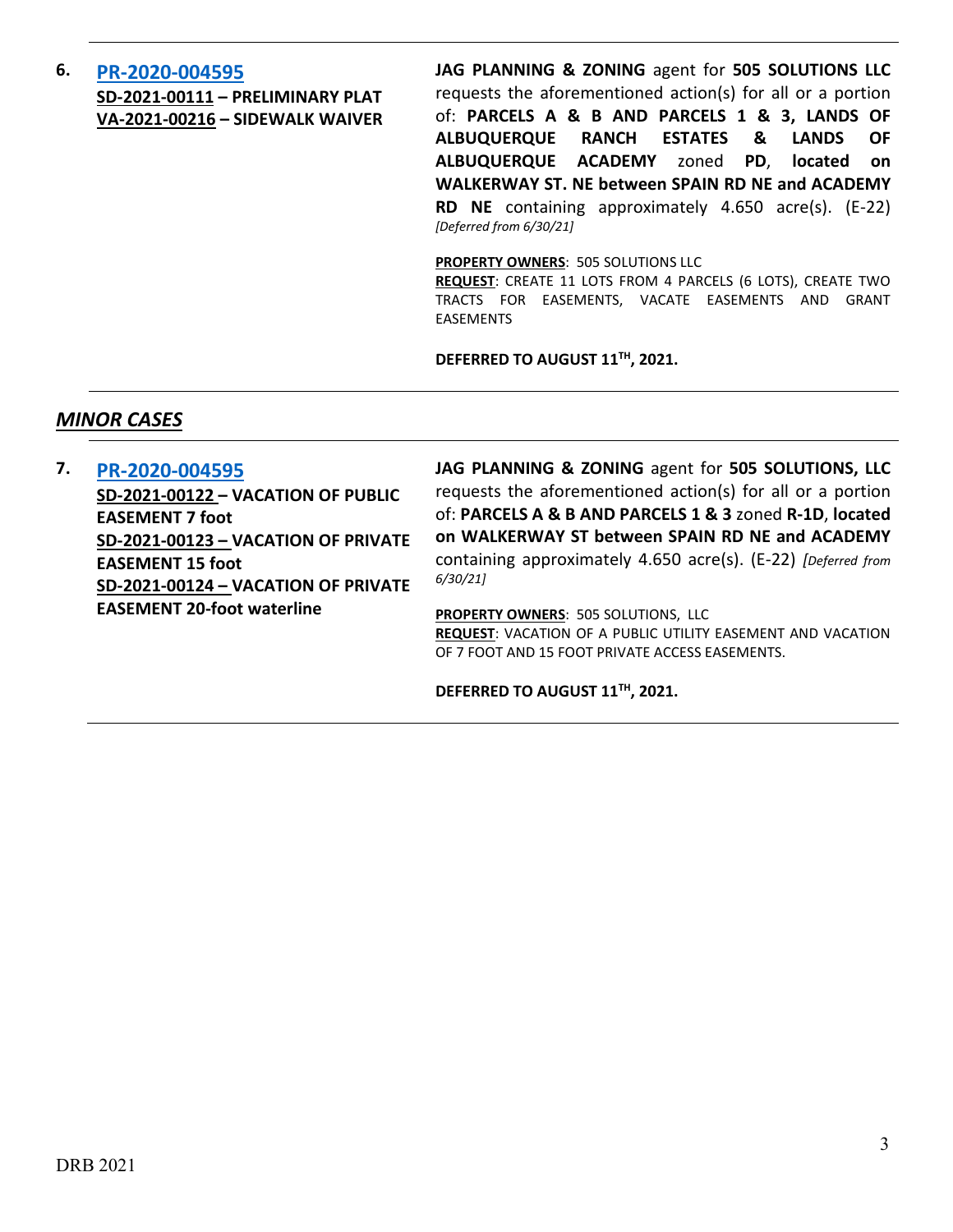| 8. | PR-2021-005390<br>SD-2021-00153 - PRELIMINARY/FINAL<br><b>PLAT</b><br>Sketch plat 5-5-2021             | CSI - CARTESIAN SURVEY'S<br>agent for <b>GREATER</b><br>ALBUQUERQUE HOUSING PARTNERSHIP requests the<br>aforementioned action(s) for all or a portion of: LOTS 1<br>THRU 22 zoned MX-M, located at 5000 CENTRAL AVE SE<br>between JACKSON ST SE and MONZANO ST NE containing<br>approximately 1.5900 acre(s). (K-17)                                                                                                                                                                                                                                                                                                                                                                                                                                                                                                                                              |
|----|--------------------------------------------------------------------------------------------------------|-------------------------------------------------------------------------------------------------------------------------------------------------------------------------------------------------------------------------------------------------------------------------------------------------------------------------------------------------------------------------------------------------------------------------------------------------------------------------------------------------------------------------------------------------------------------------------------------------------------------------------------------------------------------------------------------------------------------------------------------------------------------------------------------------------------------------------------------------------------------|
|    |                                                                                                        | PROPERTY OWNERS: GREATER ALBUQUERQUE HOUSING<br><b>PARTNERSHIP</b><br>REQUEST: CREATE ONE NEW LOT FROM 22 EXISTING LOTS BY LOT LNE<br>ELIMINATION, DEDICATION OF ADDITIONAL RIGHT-OF-WAY, GRANT<br><b>EASEMENTS.</b>                                                                                                                                                                                                                                                                                                                                                                                                                                                                                                                                                                                                                                              |
|    |                                                                                                        | IN THE MATTER OF THE AFOREMENTIONED APPLICATION,<br>BEING IN COMPLIANCE WITH ALL APPLICABLE REQUIREMENTS<br>OF THE DPM AND THE IDO, THE DRB HAS APPROVED<br>THE PRELIMINARY/FINAL PLAT. FINAL SIGN OFF IS DELEGATED<br>TO PLANNING FOR THE APPLICATION NUMBER TO BE ADDED<br>TO THE PLAT, THE AGIS DXF FILE AND FOR FINAL SIGN-OFF.                                                                                                                                                                                                                                                                                                                                                                                                                                                                                                                               |
| 9. | PR-2020-004256<br>SD-2021-00141 - PRELIMINARY/FINAL<br><b>PLAT</b><br><b>Sketch plat 8-19-2020</b>     | CSI - CARTESIAN SURVEYS, INC. agent for GLEN EFFERTZ<br>requests the aforementioned action(s) for all or a portion<br>of: TRACT A, LAND OF GLEN EFFERTZ zoned R-1B, located<br>at 2918 MOUNTAIN RD NW between LAGUNA SECA LANE<br>NW and MONTOYA ST NW containing approximately<br>0.8661 acre(s). (J-12) [Deferred from 7/21/21]<br><b>PROPERTY OWNERS: MELINDA GARCIA &amp; GLEN EFFERTZ</b>                                                                                                                                                                                                                                                                                                                                                                                                                                                                    |
|    |                                                                                                        | REQUEST: REQUEST PLAT REVIEW FOR MINOR SUBDIVISION CREATING<br>TWO NEW TRACTS FROM ONE EXISTING TRACT, GRANT EASEMENTS<br>DEFERRED TO AUGUST 4TH, 2021.                                                                                                                                                                                                                                                                                                                                                                                                                                                                                                                                                                                                                                                                                                           |
|    |                                                                                                        |                                                                                                                                                                                                                                                                                                                                                                                                                                                                                                                                                                                                                                                                                                                                                                                                                                                                   |
|    | 10. PR-2020-004748<br>SD-2021-00152 - PRELIMINARY/FINAL<br><b>PLAT</b><br><b>Sketch plat 12-2-2020</b> | TIM SOLINSKI agent for AUI INC. requests the<br>aforementioned action(s) for all or a portion of: *62 4 ARMIJO<br>BROS ADDN LOTS 62, 63 & 64 & LOTS R, S & T & ALLEY ADJ LT, LOTS 1-5<br>ALL LOT 6 EXC A SELY PORTION BLK C OF THE MANDELL BUSINESS AND<br>RESIDENCE ADDN AND AN UNPLATTED STRIP OF LAND W OF AND ADJ<br>THERE, PORTION OF LOTS 7 & 8 BLOCK C MANDELL BUSINESS AND<br>RESIDENCE ADDN & PORTION OF P & Q PERFECTO MARIANO JESUS<br>ARMIJO ADD, TRACT A2 PLAT OF TRACTS A-1 & A-2,<br>zoned MX-FB-UD, located at ONE CIVIC PLAZA & 400<br><b>MARQUETTE between MARQUETTE and TIJERAS</b><br>containing approximately 2.2273 acre(s). (J-14)<br>PROPERTY OWNERS: BERNALILLO COUNTY, CITY OF ALBUQUERQUE<br>REQUEST: REPLAT TO CONSOLIDATE 22 LOTS/TRACTS INTO 2 TRACTS,<br>DEDICATE ADDITIONAL PUBLIC RIGHTS-OF-WAY AND TO GRANT<br><b>EASEMENTS</b> |
|    |                                                                                                        | DEFERRED TO AUGUST 4TH, 2021.                                                                                                                                                                                                                                                                                                                                                                                                                                                                                                                                                                                                                                                                                                                                                                                                                                     |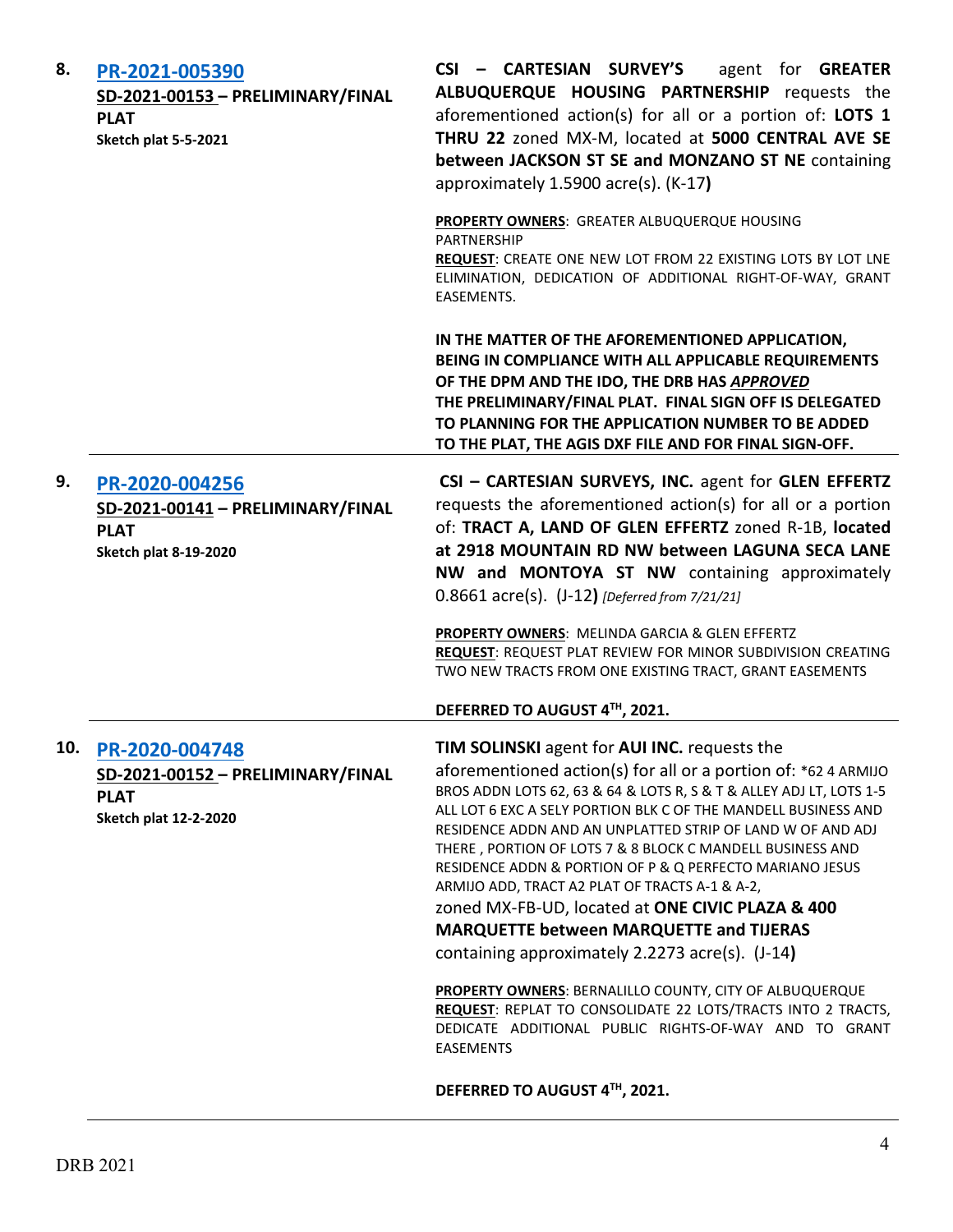**11. [PR-2019-002609](http://data.cabq.gov/government/planning/DRB/PR-2019-002609/DRB%20Submittals/) SD-2020-00217 – PRELIMINARY/FINAL PLAT**

**ARCH + PLAN LAND USE CONSULTANTS** agent(s) for **JABRE INVESTMENTS LLC** request(s) the aforementioned action(s) for all or a portion of: **LOT 14, FLORAL GARDENS,** zoned R-1, located at **2454 ROSE NW between FLORAL RD and SARITA AVE**, containing approximately 0.4117 acre(s). (H-13) *[Deferred from 12/16/20, 1/27/21, 2/24/21, 3/31/21, 4/28/21, 5/19/21, 6/23/21]*

**PROPERTY OWNERS**: JABRE INVESTMENTS LLC **REQUEST**: CREATE 2 LOTS FROM 1 EXITING LOT

**DEFERRED TO SEPTEMBER 1ST, 2021.**

#### **12. [PR-2019-002738](http://data.cabq.gov/government/planning/DRB/PR-2019-002738/DRB%20Submittals/) SD-2021-00018 - PRELIMINARY/FINAL PLAT** *(Sketch Plat 10/14/20)*

**ARCH + PLAN LAND USE CONSULTANTS** agent(s) for **McDONALD'S REAL ESTATE COMPANY** request the aforementioned action(s) for all or a portion of: **LOTS A & B BLOCK 101, BEL AIR SUBDIVISION,** zoned MX-M, located at **5900 MENAUL BLVD NE**, containing approximately 0.9457 acre(s). (H-18) *[Deferred from 2/3/21, 2/24/21, 3/17/21, 4/28/21, 5/19/21, 6/23/21]*

**PROPERTY OWNERS**: MCDONALDS REAL ESTATE COMPANY **REQUEST**: LOT CONSOLIDATION FOR 2 LOTS INTO 1 LOT

**DEFERRED TO SEPTEMBER 1ST, 2021.**

#### *SKETCH PLAT*

**13. [PR-2018-001881](http://data.cabq.gov/government/planning/DRB/PR-2018-001881/DRB%20Submittals/PR-2018-001881_July_28_2021/DRB%20Sketch%20Plat%20Application.pdf) PS-2021-00153 – SKETCH PLAT** **SCOTT ANDERSON** agent for **DAN BAMSLEY** requests the aforementioned action(s) for all or a portion of: **LOT C-2-A-1-A-1 & C-1-A, SAUVIGNON SUBDIVISION** zoned R-1D/NR-PO-C, located on **SAN ANTONIO DR NE between EUBANK and TRAMWAY** containing approximately 1.7acre(s). (E-22**)**

**PROPERTY OWNERS**: JOHN PITCHER **REQUEST**: CHANGE PROPERTY LINE AT NW CORNER OF THE SITE TO CORRECT AN ENCROACHMENT OF A GARDEN/RETAINING WALL

**THE SKETCH PLAT WAS REVIEWED AND COMMENTS WERE PROVIDED.**